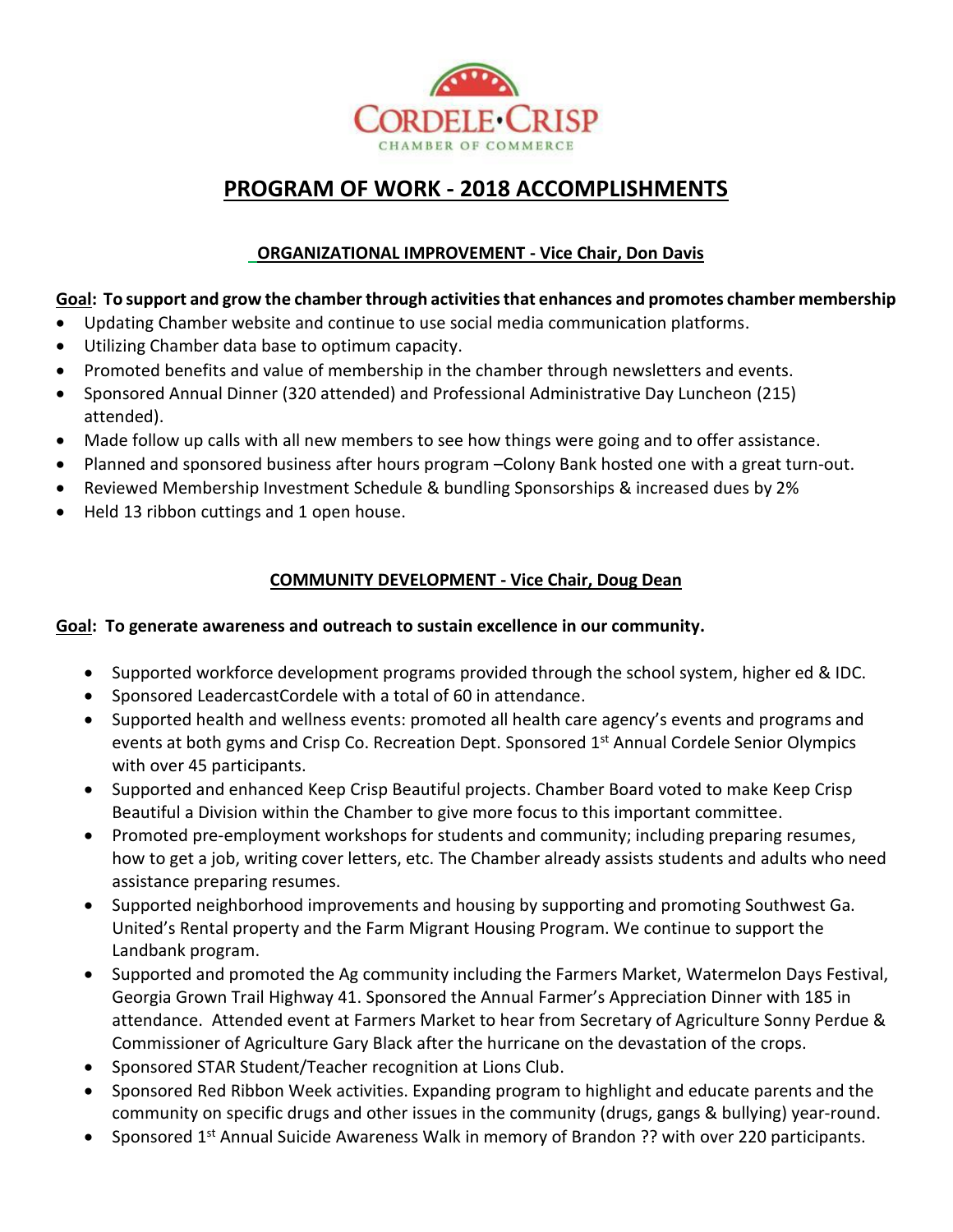#### **SMALL BUSINESS DEVELOPMENT- Vice Chair, Heath Hamilton**

#### **Goal: To develop programs to promote quality economic growth and provide assistance to small businesses and entrepreneurs.**

- Promoted business development in Cordele-Crisp County: including retail development, small business development, entrepreneurs, Shop Small, shop local programs to keep those tax dollars local. The Business Development Office in the Chamber is utilized by small businesses and organizations that provide services to our community.
- Contracted with Next Site Consulting Company to promote our community at ISCS Conventions, etc.
- Promoted Small Business Development Business Plan Generation We refer those needing assistance with a Business Plan to SWGA United, UGA Small Bus Dev., South Ga. Technical College, Albany State University and Georgia Southwestern University.
- Surveyed chamber membership

# **PUBLIC AFFAIRS - Vice Chair, Marlene Kimball**

# **Goal: To interact with appropriate levels of government and the private sector to accomplish goals of the chamber and community.**

- Sponsored 30th Annual Atlanta Legislative Fish Fry at the Ga. Railroad Depot with over 300 in attendance.
- Sponsored Get Out & Vote.
- Sponsored Public Safety Dinner and Law Enforcement Appreciation Day.
- Sponsored Quarterly CEO/Managers meetings.
- Attended Congressional Luncheon Cordele/Crisp had nine to attend.
- Supported renewal of Empowerment Zone Tax Credits, Gillespie-Selden revitalization, and macro-site
- Supported community issues which are in line with chamber member mission: land bank (educate community) and Southwest Georgia United Tax Credits and Crisp Regional Hospital Tax Credits.
- Supported Albany State University Cordele Campus. Chamber coordinated interviews with local leadership and the consulting company hired by the Board of Regents.